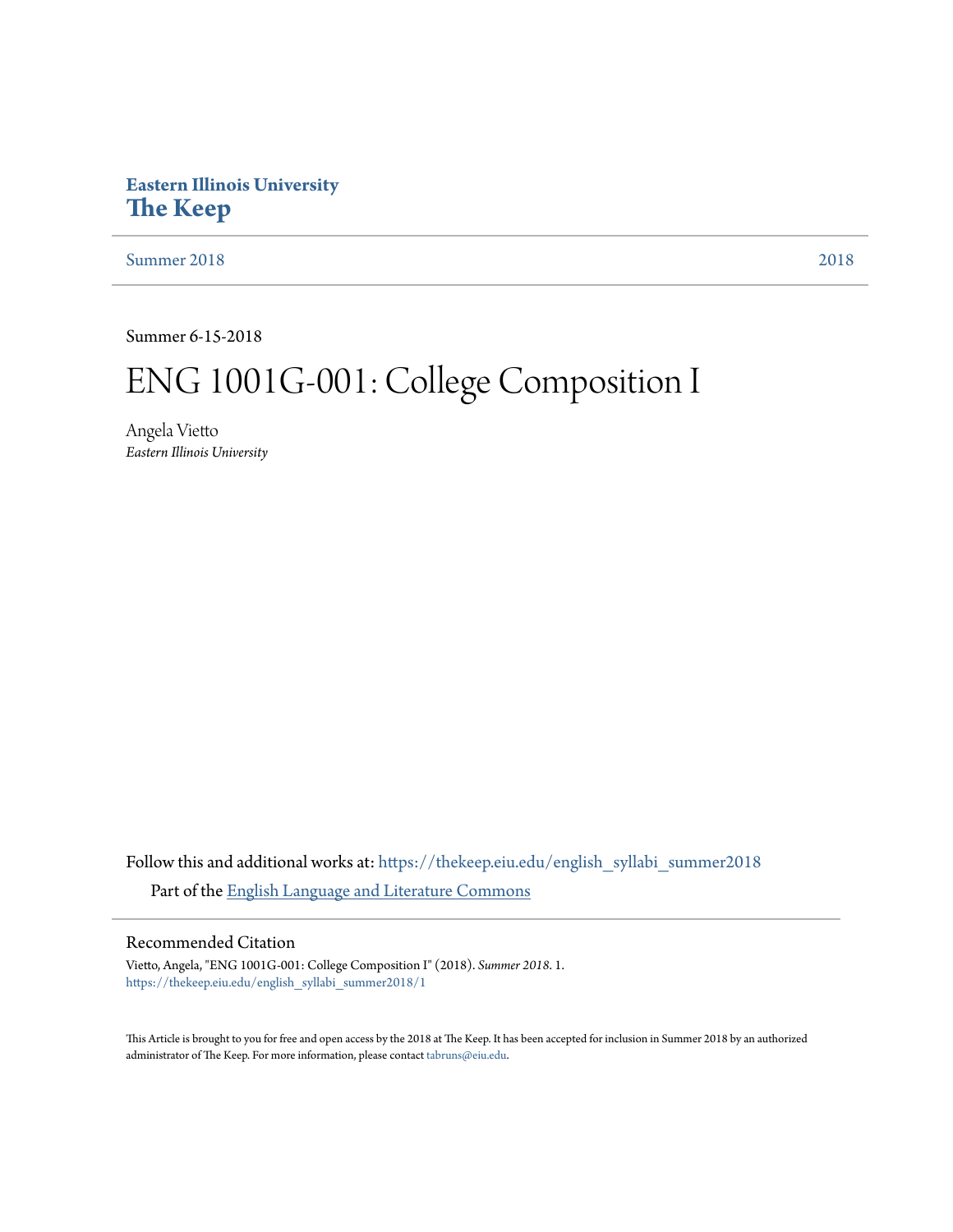### Eng 1001 j Summer 2018

# Overview and Policies \*

# College Composition I: Critical Reading and Source-Based Writing

Professor Angela Vietto 3345 Coleman Hall Text/cell: 217-549-3203 Office hours: M 12-1, W 3-4, and by appointment

Broadly speaking, the goal of this course is to continue to empower you as a writer. This course is designed to prepare you for College Composition II, which focuses on responsible, ethical argumentation-and to prepare you for a variety of genres of writing you'll need to do in your other college classes and elsewhere in life: at work and in your life as a citizen and community member.

As the catalog description puts it, "College Composition I focuses on informative, analytical, evaluative, and persuasive writing and introduces students to college-level research. Students will develop sound writing processes, produce cogent writing, strengthen analytical reading skills, and work with sources."

To be more specific about our goals, here are the official learning objectives. In successfully completing the class, students will demonstrate the ability to:

- Develop effective writing processes for producing docuinents
- Produce informative, analytical, evaluative, and persuasive prose
- Irnplernent reading processes to evaluate sources
- Adapt written texts to suit the text's purpose, audience, genre, rhetorical situation, and discourse co1nmunity
- Recognize how to transfer their writing processes, understanding of rhetorical principles, and genre awareness to other writing situations
- Find appropriate sources through secondary research, including the use of academic databases
- Integrate sources ethically and appropriately using at least one recognized citation style
- Use effective language and delivery skills through speaking opportunities
- Present work in Edited American English

#### Textbooks from TRS

#### Bedford Book of Genres

Additional readings will be distributed in D2L and/or in class.

Students with disabilities—If you have a documented disability and wish to receive academic accommodations, please contact the Office of Disability Services (581-6583) as soon as possible.

Two class rooms—We will be using both room 3170 Coleman (a traditional classroom) and room 3120 (a computer lab). On most days, we will start class in 3170 and later move to 3120.

\* Complete syllabus with schedule will be distributed by the third day of class.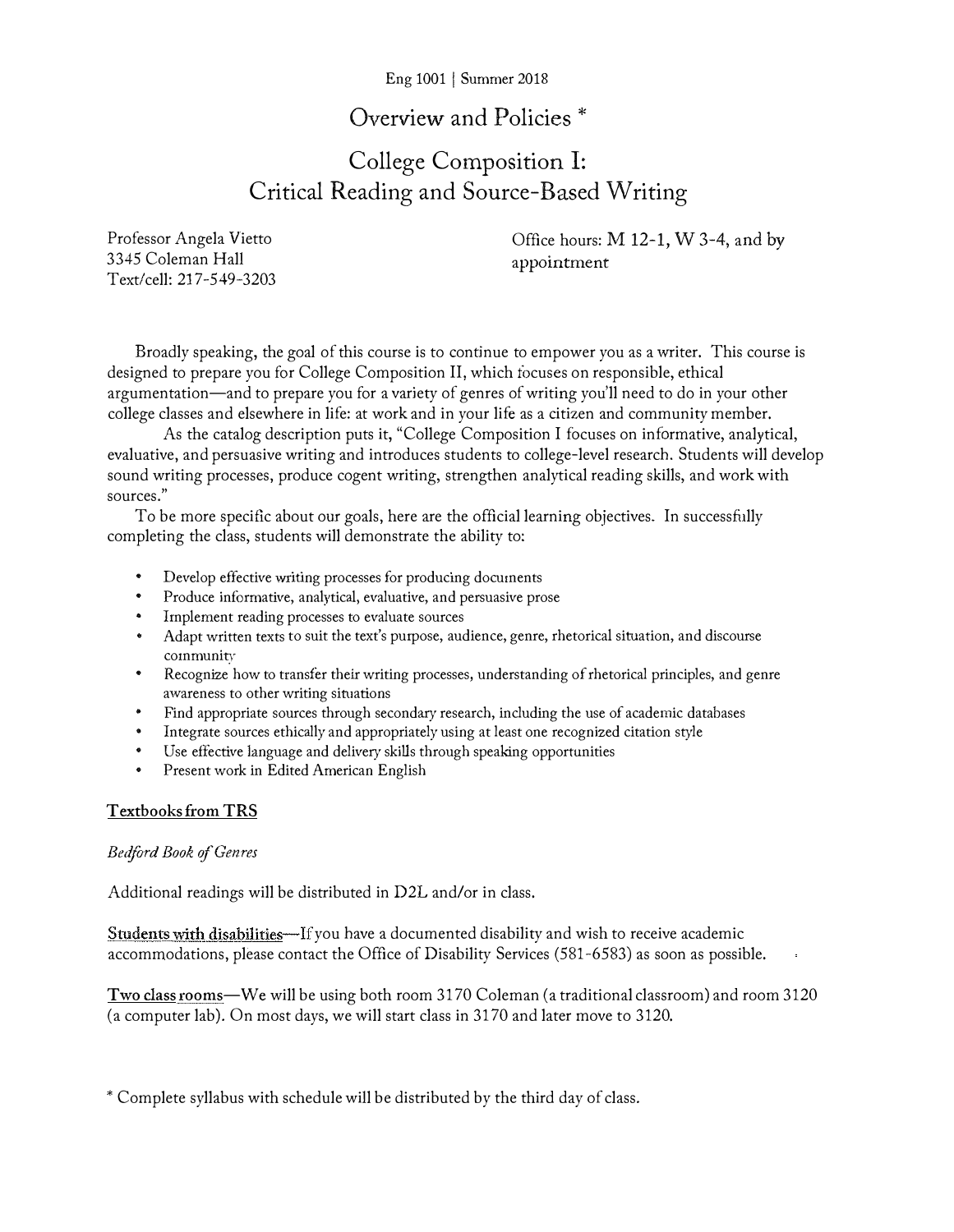## Policies

Class time is precious, so please don't waste it.—All of our class time, including time in the computer classroom, should be dedicated to learning. Please participate with me in making good use of our class time.

Participation-Your participation in conversation, writing, reading, and other activities will be essential to your learning in this class. As a result, a significant portion of the overall class grade reflects your daily participation.

Attendance-Plan to come to class every day if you wish to do well in the course. Documented excused absences for serious illness or emergency may be unavoidable; in those cases, contact me as soon as possible about making up what you missed (don't wait until you return to class). In the case of unexcused absences, you should (a) check with a classmate about what you missed, (b) check D2L to see what was assigned for the next day, and (c) make sure you turn in work on time, both for the day you missed and the following class meeting.

Lateness—Be on time, please. When you are late, your participation grade for the day will suffer (the later you are, the more it will suffer). If you are late, please do not disrupt class with your entrance or expect us to stop or wait for you to catch up with us.

Leaving Early or Leaving During Class-Unless I announce that class will end early, you should expect to be actively engaged in class for the entire class session. If you leave early, your participation grade will suffer. We will typically take a short break in the middle of class; ideally this will be sufficient for bathroom breaks. If you *must* leave the room to use the restroom during class, don't ask permission leave quietly and return quietly. Long or frequent absences during class will hurt your participation grade. If you have a medical condition that affects your ability to remain in class, provide documentation and discuss the necessary accommodations with me.

Cell Phones, Other Electronics, Other Multitasking-Do not attempt to "multitask" during class with your cell phone, other electronics, or non-electronic distractions. If there's a good reason to have your cell phone out, I'll let you know (or you can suggest it). The same goes for the time we spend in the computer lab: don't spend lab time checking your email or social media, browsing entertainment web sites, etc. Multi-tasking (or simply being off-task) will affect your daily participation grade.

The Electronic Writing Portfolio—Any written project of 750 words or longer written for this class would be suitable for submission to the EWP. Submissions must be made by the last day of finals week at the end of the course. We will discuss EWP procedures during the last week of our class.

The Student Success Center-Students who are having difficulty achieving their academic goals are encouraged to contact the Student Success Center (http://www.eiu.edu/-success) for assistance witb time management, test taking, note taking, avoiding procrastination, setting goals, and other skills to support academic achievement. The Student Success Center provides individualized consultations. To make an appointment, call 217-581-6696, or go to 9th Street Hall, Room 1302.